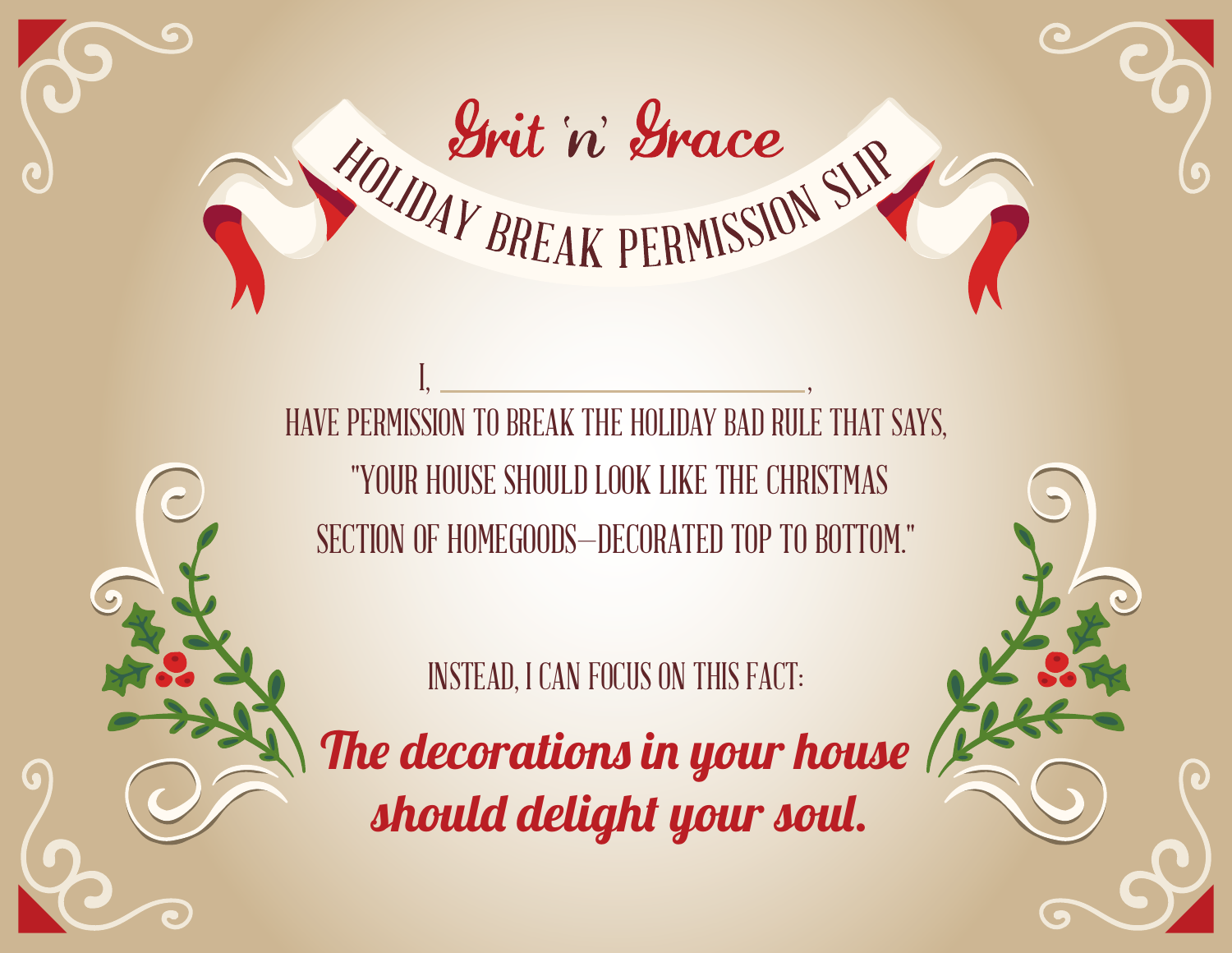

I, , HAVE PERMISSION TO BREAK THE HOLIDAY BAD RULE THAT SAYS, "YOUR HOUSE SHOULD LOOK LIKE THE CHRISTMAS SECTION OF HOMEGOODS — DECORATED TOP TO BOTTOM."

INSTEAD, I CAN FOCUS ON THIS FACT: The decorations in your house should delight your soul.



I, , HAVE PERMISSION TO BREAK THE HOLIDAY BAD RULE THAT SAYS, "YOUR HOUSE SHOULD LOOK LIKE THE CHRISTMAS SECTION OF HOMEGOODS — DECORATED TOP TO BOTTOM."

INSTEAD, I CAN FOCUS ON THIS FACT: The decorations in your house should delight your soul.